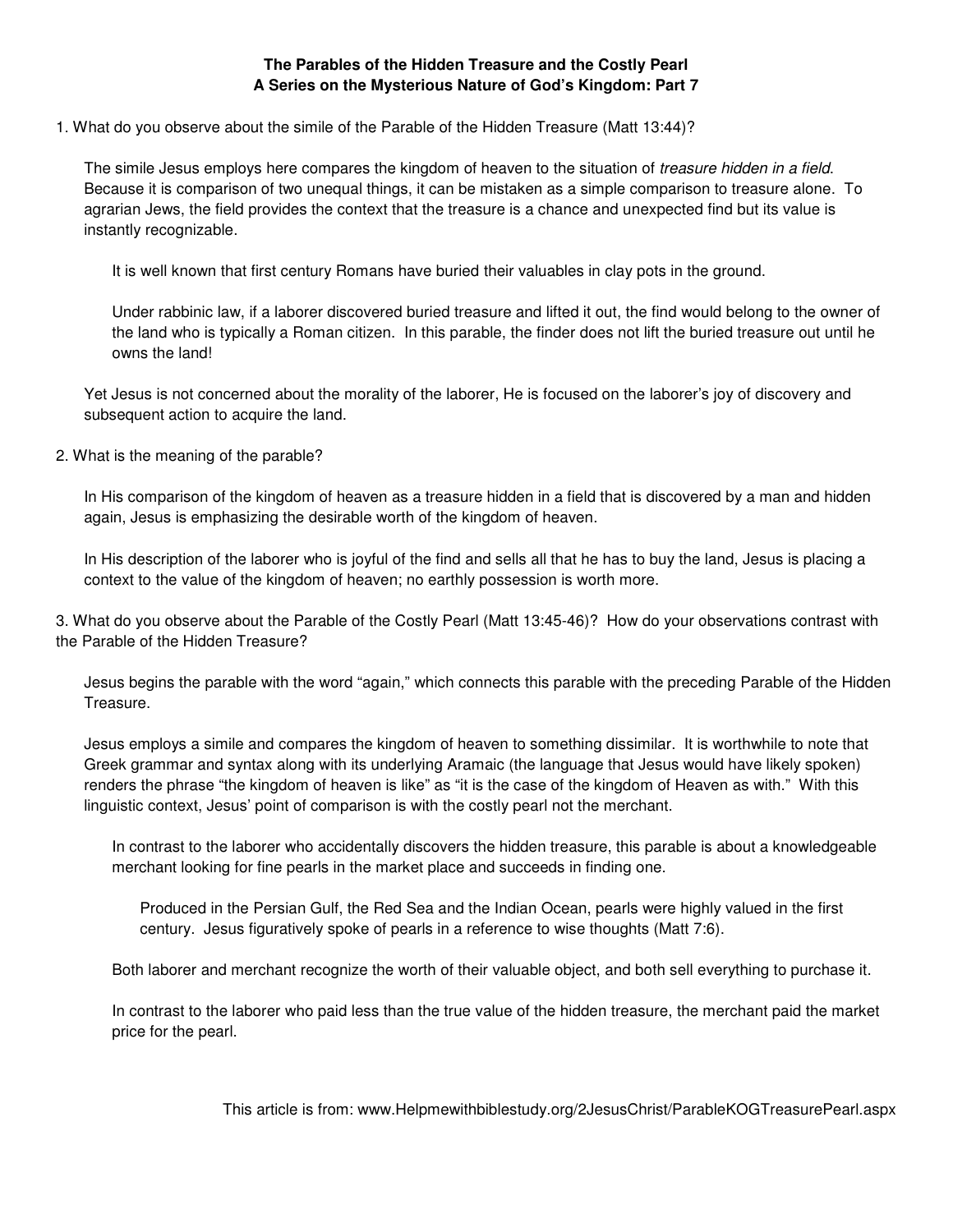## **The Parables of the Hidden Treasure and the Costly Pearl A Series on the Mysterious Nature of God's Kingdom: Part 7** (page 2)

4. What does the Parable of the Costly Pearl mean and why did Jesus pair it with the Parable of the Hidden Treasure?

The Parable of the Costly Pearl emphasizes the supreme value of the kingdom of heaven. The merchant intentionally seeks the best, and when he finds it, he sells all earthly possessions, even to the point of being destitute, to have it.

There are two reasons why Jesus pairs both parables together.

1. The pairing repeats the **personal** value of the kingdom of heaven.

The first century Jew anticipated the return of the Davidic dynasty as a theocracy. They were waiting for the promised human savior who would bring spiritual renewal and political freedom; without their messiah, there was no kingdom that the individual Jew could be a part of. The kingdom was seen as a nation with a military that defended fixed borders.

2. The pairing **juxtaposes** two different types of people.

In the Parable of the Hidden Treasure, a man accidentally discovers something valuable. In the Parable of Costly Pearl, the man is searching for something valuable. In like manner, one may hear of the Good News when he least expects it or when he might be searching for the truth amidst the marketplace of ideas.

While the juxtaposition contrasts how they come about their treasure, it stresses what they have in common. They had the ability of spiritually discerning what was truly valuable.

To have some level of spiritual discernment, one must have some sense of spiritual bankruptcy (poor in spirit) or a sense that salvation cannot be achieved (futility of accomplishment).

In a subtle manner the pairing of the parables points to genuine biblical faith, a belief in the truth about ourselves (our spiritual depravity) and the fact that Jesus Christ is who He says He is and that He did what He said He'd do.

## References:

1. Gaebelein F, ed., The Expositor's Bible Commentary: Matthew, Mark, & Luke, Grand Rapids: Zondervan Publishing House, (1992).

2. Walvoord JF and Zuck RB, eds., Bible Knowledge Commentary, Wheaton: Victor Books, (1985).

3. Keener CS, The IVP Bible Background Commentary New Testament, Downers Grove: InterVarsity Press, 1993.